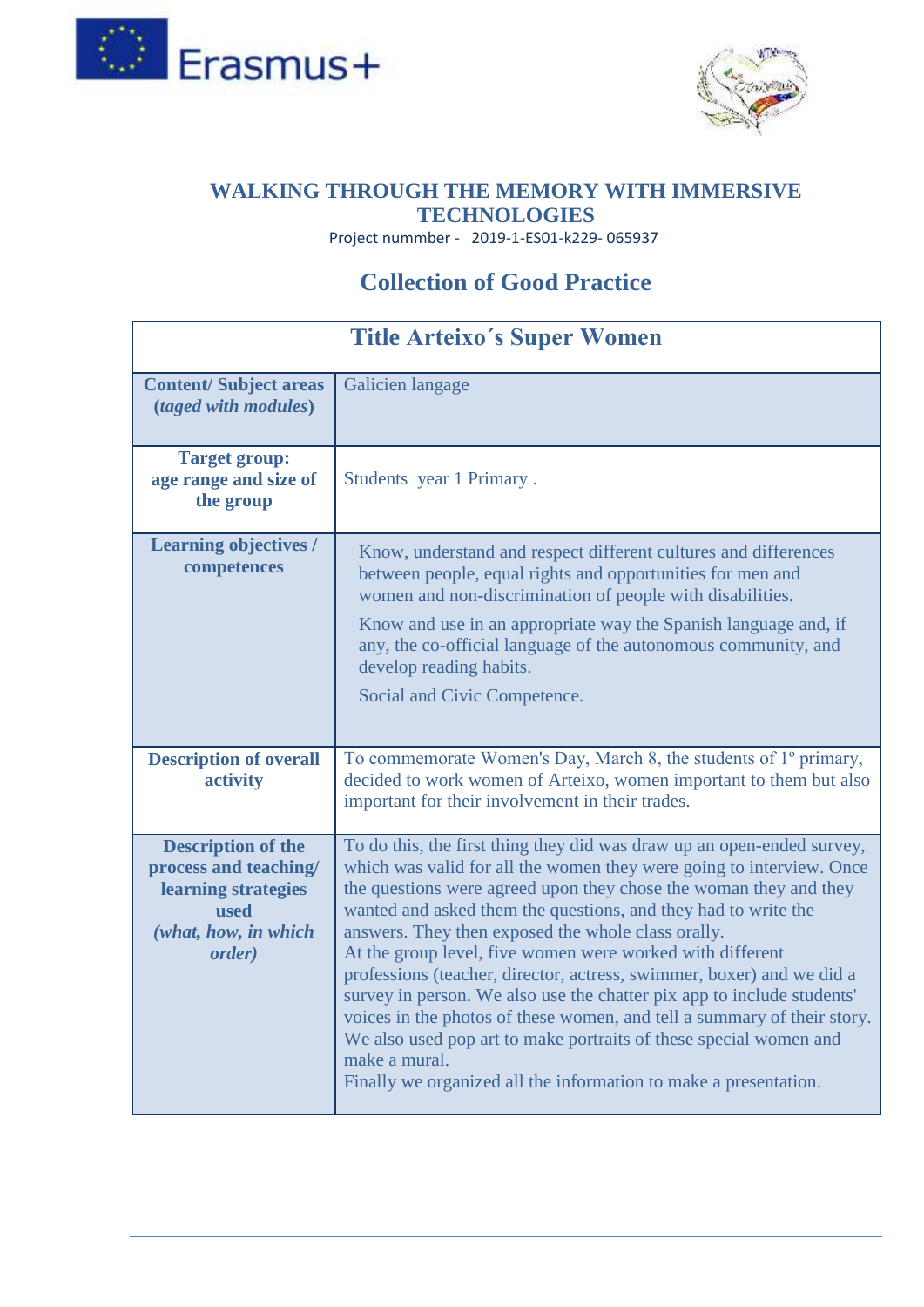|                                                                                              | SUPER MULLERES DE ARTELXO                                                                                                                                                                                                                                                                                                                                          |
|----------------------------------------------------------------------------------------------|--------------------------------------------------------------------------------------------------------------------------------------------------------------------------------------------------------------------------------------------------------------------------------------------------------------------------------------------------------------------|
|                                                                                              |                                                                                                                                                                                                                                                                                                                                                                    |
|                                                                                              | Patricia<br>Marta<br>Paula<br>Isabel<br>Patricia<br>Otero<br>Galán<br>Navoira<br>Brañas<br>Boedo<br>Ferreira<br>Fernánde<br>Naya<br>Directora<br>Toncelleira<br>Boxeadora<br>Actric<br>Nadadora<br>C E1P<br>e medra                                                                                                                                                |
|                                                                                              | FMOS                                                                                                                                                                                                                                                                                                                                                               |
| <b>Evaluation/</b> types of<br>assessment (summative,<br>formative, peer-, self-<br>$etc.$ ) | The important thing about this activity was to give it the importance<br>that women deserve and see that so many men and women could work<br>in any trade.                                                                                                                                                                                                         |
| <b>Materials and tools</b>                                                                   | Chatter pix, genially, word                                                                                                                                                                                                                                                                                                                                        |
| <b>Timing and learning</b><br>environment                                                    | The time used was two weeks.<br>He really enjoyed the work, as it was something very close to them<br>and them.<br>They worked out the work from the first moment (creating the<br>questions), they also decided what they were going to interview, and<br>finally they had to expose it. They were the protagonists of each of the<br>steps of the investigation. |
| <b>Conclusion</b><br>(Innovation what<br>makes it good practice,<br>further application)     | The students had to make decisions, who they were going to<br>interview, what questions they were going to elaborate, organize the<br>information, present it orally, work on pop art                                                                                                                                                                              |